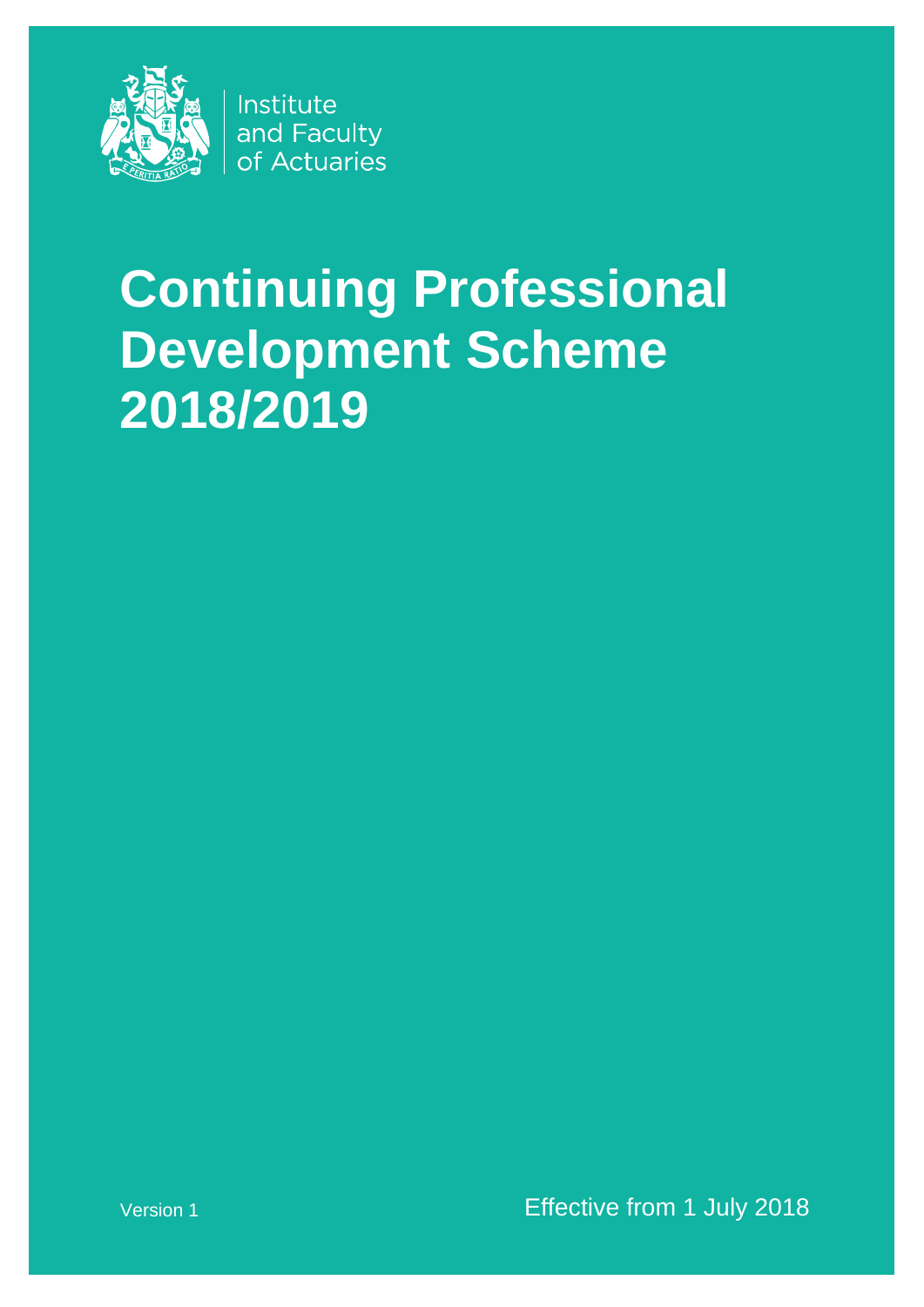#### **Note: Text in red italics is defined in Schedule 4 and hyper-linked for ease of reference**

#### **1. Application**

- **1.1** All members of the Institute and Faculty of Actuaries (IFoA) have an obligation under the Actuaries' Code to maintain their competence. This Continuing Professional Development Scheme (the Scheme) sets out the framework which assists members in complying with this obligation. Continuing professional development (CPD) is learning which is relevant to the nature of the member's work or role and which addresses a personal development need.
- **1.2** All members must either:
	- Demonstrate that they have undertaken the appropriate minimum amount of continuing professional development (*[CPD](#page-18-0)*) in accordance with the requirements of this Scheme; or
	- Demonstrate that due to their personal circumstances, they are exempt from the requirements of this Scheme; or
	- Be participating in the *[outcomes focused CPD pilot](#page-18-1)*, as an employee of a Quality Assurance Scheme (QAS) accredited organisation.
- **1.3** This Scheme is effective from 1 July 2018 to 30 June 2019.

#### **2. Categories**

- **2.1** Each member of the IFoA will fall into at least one of the following categories:
	- **Category 1:** All members who hold a *[practising](#page-18-2) certificat*e issued by the IFoA
	- **Category 2:** All *[fully regulated](#page-18-3)* Fellows and Associates of the IFoA who do not hold a *[practising certificate](#page-18-2)* \*
	- **Category 3:** All *[partially regulated](#page-18-4)* Fellows and Associates of the IFoA \*
	- **Category 4:** All Certified Actuarial Analysts of the IFoA \*
	- **Category 5:** All Student members of the IFoA who are not Student Actuarial Analysts\*
	- **Category 6:** All Student Actuarial Analyst members of the IFoA \*
	- **Category 7:** *[Retired](#page-19-0)* members
	- **Category 8:** Honorary Fellows and Affiliates

\* *and who have not been registered as retired members for the purposes of Category 7.*

**2.2** The specific requirements of each category are set out in sections 3 to 10 of this Scheme.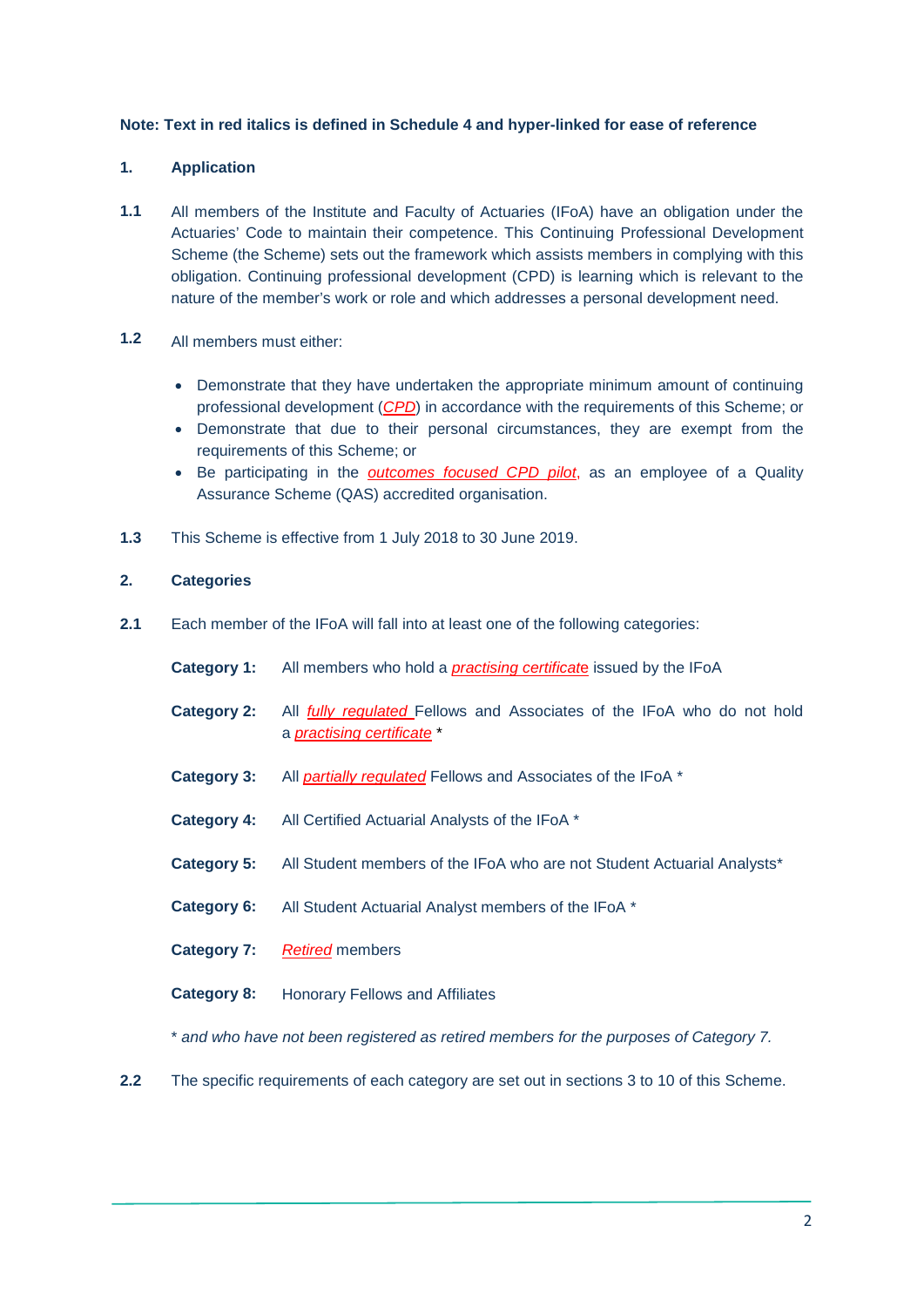- **2.3** Members must check that the CPD category recorded in their *[on-line CPD record](#page-18-5)* is correct.
- **2.4** All members taking part in the outcomes focused CPD pilot should refer to the Senior Quality Assurance Representative within their organisation for guidance.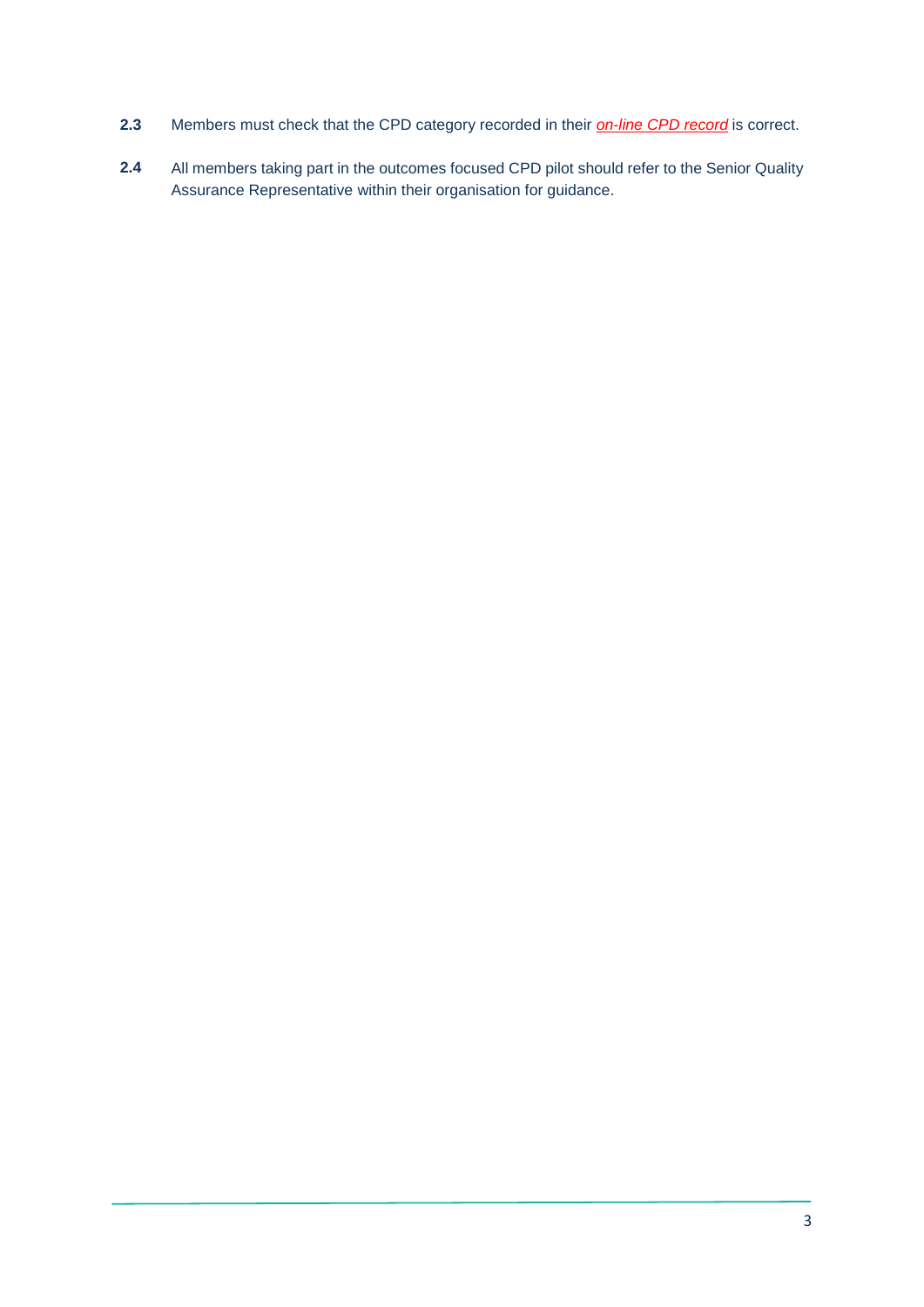#### **3. Category 1**

#### **3.1 Definition**

All members who hold a *[practising certificate](#page-18-2)* issued by the IFoA are Category 1 members for the purposes of this Scheme.

#### **3.2 CPD year**

The Category 1 CPD year runs for one full year from the *[relevant date](#page-19-1)*.

Category 1 members' obligations under this Scheme shall have effect from the *[relevant date.](#page-19-1)*

#### **3.3 Requirements**

Category 1 members must complete at least 30 hours of *[CPD](#page-18-0)* in the course of each CPD year.

Of those 30 hours, a minimum of 20 hours must relate to *[technical skills](#page-19-2)*.

Of those 20 hours relating to *[technica](#page-19-2)*l *skills*, at least 10 hours must be obtained at *[external](#page-18-6)  [events](#page-18-6)*.

Category 1 members must complete two hours of Professional Skills Training (*[PST](#page-18-7)*), as set out in Schedule 3 to this Scheme. Time spent completing the relevant *[PST](#page-18-7)* requirement may be counted towards the overall 30 hours requirement.

The balance of members' minimum requirement may be gained through such other activities as each member deems appropriate taking into account the nature of their work or role and their personal development needs.

Category 1 members are not permitted to count time engaged in private study towards their minimum *[CPD](#page-18-0)* requirement.

Category 1 members must record a *[learning outcome](#page-18-8)* for each *[CPD](#page-18-0)* activity listed in their *[on](#page-18-5)[line CPD record](#page-18-5)*.

#### **3.4 Recording CPD**

Category 1 members must record their *[CPD](#page-18-0)* in their *[on-line CPD record](#page-18-5)* by the end of their CPD year, prior to submitting their application for a practising certificate.

#### **3.4.1 Failure to record**

Category 1 members who fail to comply with the requirements of this Scheme will not be entitled to renew their *[practising certificate](#page-18-2)* until such time as their compliance has been addressed to the reasonable satisfaction of the IFoA.

#### **3.5 Evidence of CPD**

Category 1 members must retain *[evidence](#page-18-9)* of their participation in the activities listed in their *[on-line CPD record](#page-18-5)* for a period of two years from the date of the activity and must produce that *[evidence](#page-18-9)* to the IFoA upon request.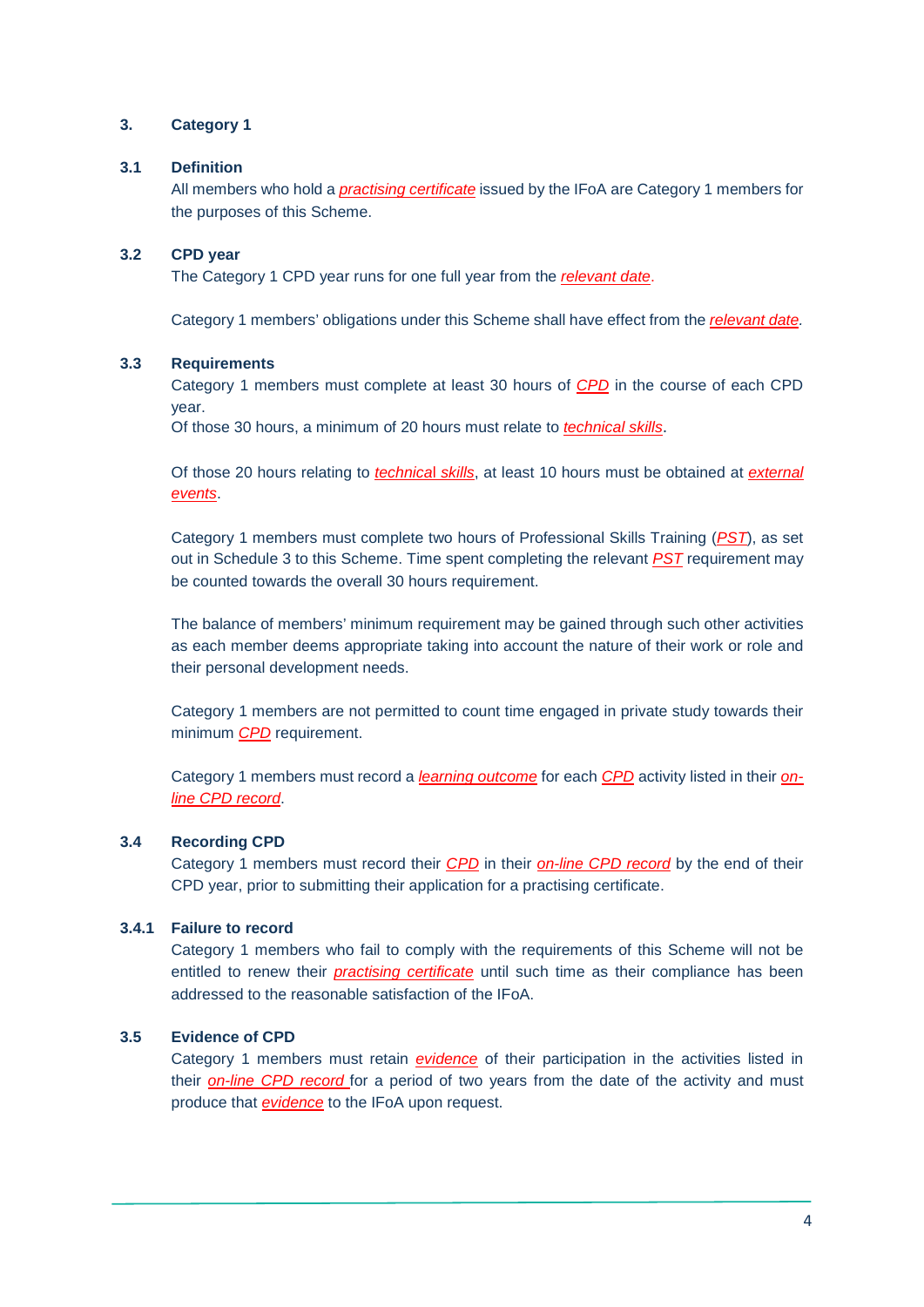#### **4. Category 2**

#### **4.1 Definition**

All *[fully regulated](#page-18-3)* Fellows and Associates of the IFoA who do not hold a *[practising](#page-18-2)  [certificate](#page-18-2)* on 1 July 2018 and who have not been classified as retired by the IFoA are Category 2 members for the purposes of this Scheme.

#### **4.2 CPD year**

The Category 2 CPD year runs from 1 July 2018 to 30 June 2019.

Category 2 members' obligations under the Scheme shall have effect from 1 July following their transfer to Fellow or Associate.

#### **4.3 Requirements**

Category 2 members must complete at least 15 hours of *[CPD](#page-18-0)* in the course of the CPD year.

Of those 15 hours a minimum of 5 hours must be obtained at *[external events](#page-18-6)*.

The balance of Category 2 members' minimum requirement may be gained through such other activities as the individual member deems appropriate taking into account their work or role and their personal development needs.

Category 2 members must also complete one of the following Professional Skills Training (*[PST](#page-18-7)*) stages in each CPD year:

- **Stage 3 - Professional Skills for Experienced Members** (see Schedule 3) Most fully regulated Fellows and Associates will have completed Stage 2 of the PST before reaching Category 2 and will therefore be required to undertake Stage 3 each year.
- **Stage 2 - the Professional Skills Course** (See Schedule 2) Category 2 members who have not yet completed Stage 2 of the PST must do so within one year of transferring to the category of Fellow. Members will progress to Stage 3 of the *[PST](#page-18-7)* in the following CPD year.

Time spent completing the relevant *[PST](#page-18-7)* requirement can be counted towards the overall 15 hours requirement.

#### **4.4 Recording CPD**

Category 2 members must record their *[CPD](#page-18-0)* activities, and any *[learning outcomes](#page-18-8)* corresponding to private study activities, for the CPD year in their *[on-line CPD record](#page-18-5)* by 31 July 2019.

Category 2 members who fail to record their *[CPD](#page-18-0)* by the deadline will be granted an extension to 30 September 2019, upon making payment of an *[administration fee](#page-18-10).*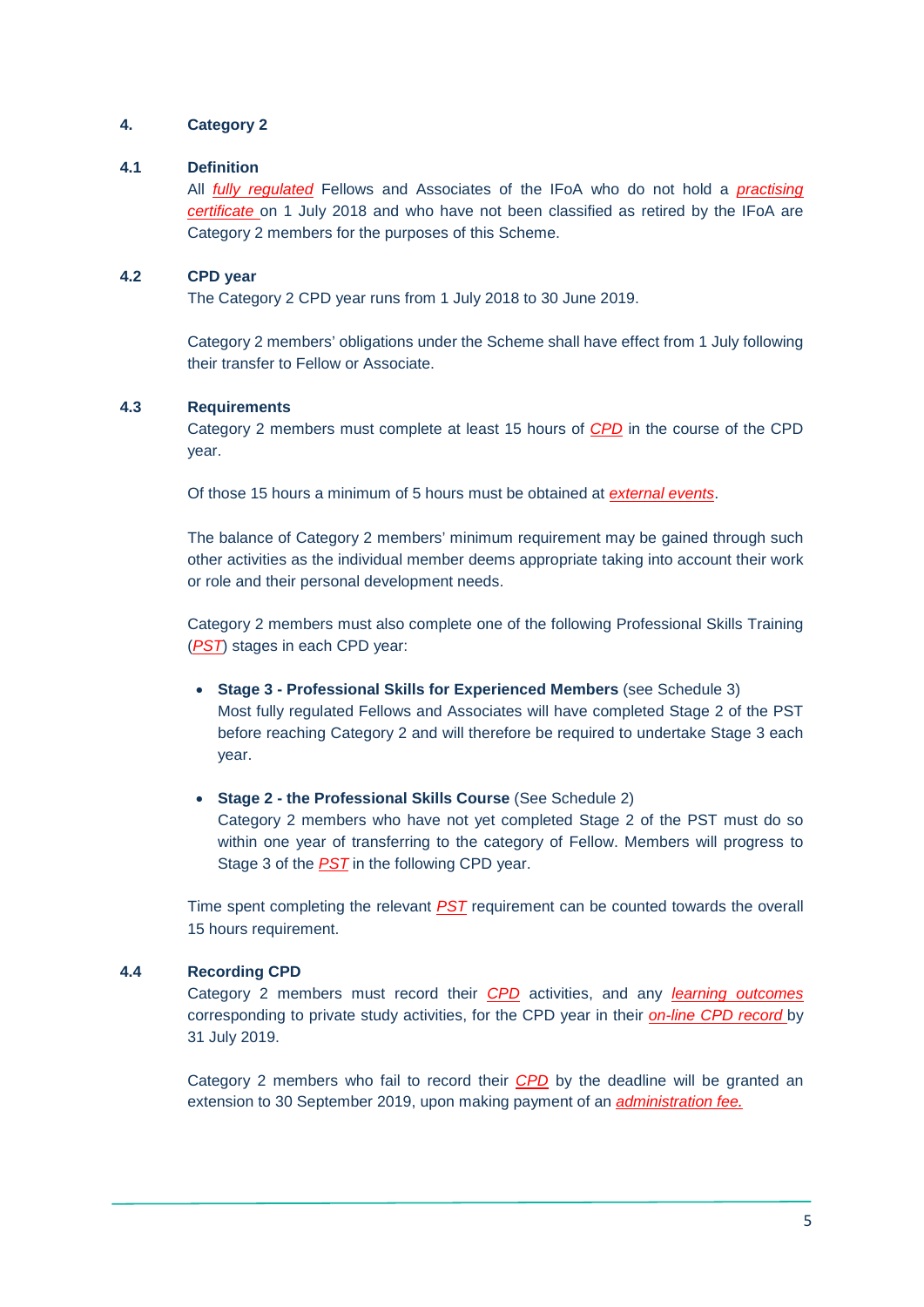#### **4.5 Evidence of CPD**

Category 2 members must retain *[evidence](#page-18-9)* of their participation in the activities listed in their *[on-line CPD record](#page-18-5)* for a period of two years from the date of the event and must produce that *[evidence](#page-18-9)* to the IFoA upon request.

For the purposes of the Scheme, a relevant *[learning outcome](#page-18-8)* shall constitute *[evidence](#page-18-9)* of private study.

#### **4.6 Category 2 members working overseas**

Category 2 members may elect to satisfy the requirements of this Scheme by complying with one of the recognised International Actuarial Association (IAA) bodies' CPD Schemes (listed in Schedule 5 to the Scheme).

Members who choose to comply with another IAA body's CPD requirements must complete the relevant Category 2 *[PST](#page-18-7)* component in each CPD year, as set out at section 4.3 of the Scheme.

Category 2 members who wish to comply with an IAA CPD Scheme must confirm their decision to the Membership Team in writing at [cpd\\_feedback@actuaries.org.uk](mailto:cpd_feedback@actuaries.org.uk?subject=Cat%202%20-%20Decision%20to%20comply%20with%20IAA%20body%20CPD%20scheme) by 31 July 2019.

Category 2 members who fail to inform the Membership Team of their decision to comply with an IAA body's Scheme by the 31 July 2019 deadline will be granted an extension to 30 September 2019, upon making payment of an *[administration fee.](#page-18-10)*

If your circumstances change during the CPD year and you no longer believe you are eligible to comply with another IAA body's CPD Scheme, please contact the Membership Team at cpd feedback@actuaries.org.uk for guidance.

Category 2 members who elect to comply with one of the IAA bodies' schemes must retain *[evidence](#page-18-9)* of their compliance:

- with the chosen IAA scheme; and
- with the relevant *[PST](#page-18-7)* requirement,

for a period of at least two years from the date of each event and must produce that *[evidence](#page-18-9)* to the IFoA upon request.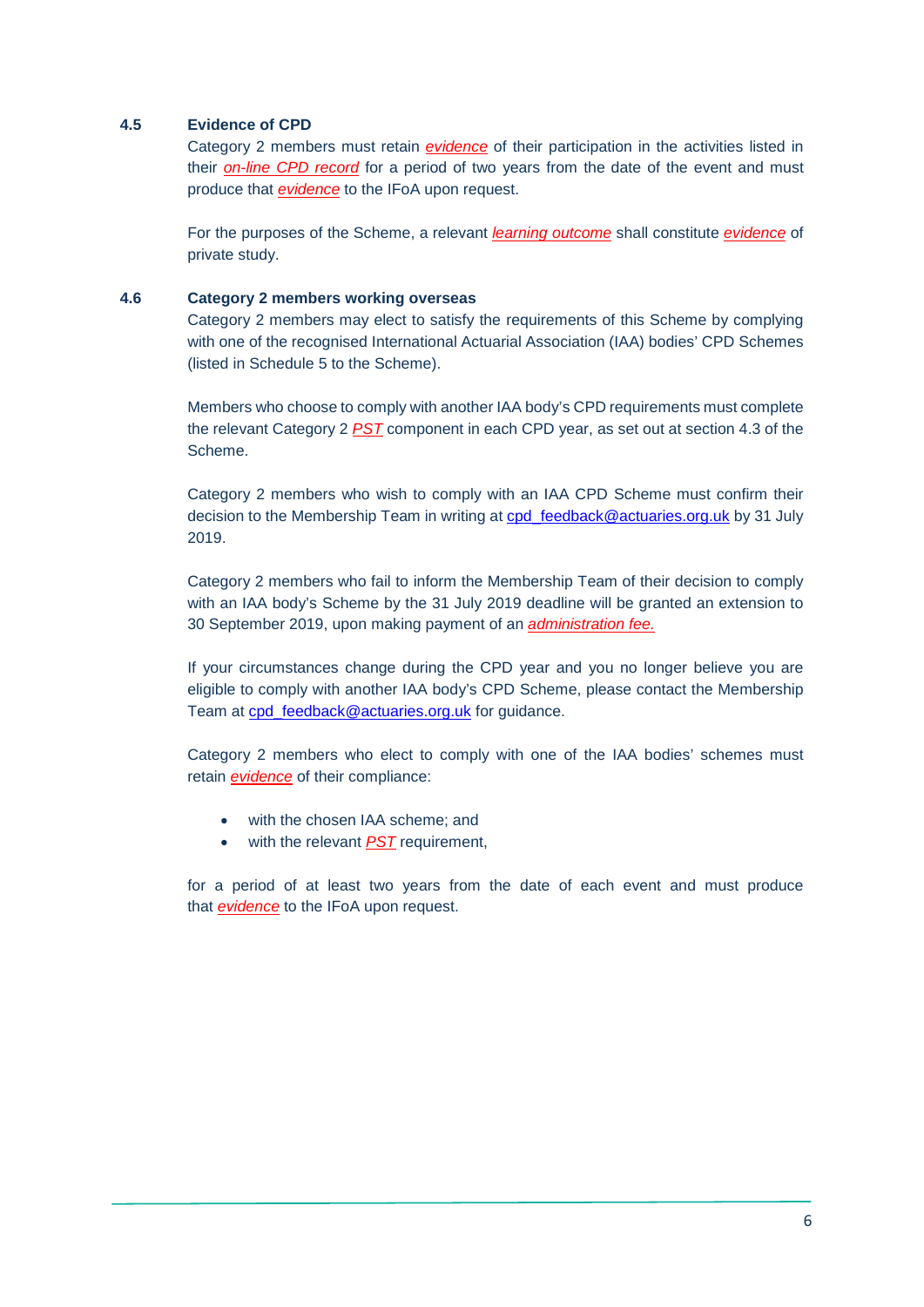#### **5. Category 3**

#### **5.1 Definition**

All members who are *[partially regulated](#page-18-4)* Fellows and Associates of the IFoA on 1 July 2018 and who have not been classified as retired by the IFoA are Category 3 members for the purposes of this Scheme.

#### **5.2 CPD year**

The Category 3 CPD year runs from 1 July 2018 to 30 June 2019.

Category 3 members' obligations under the Scheme shall have effect from 1 July following their transfer to Fellow or Associate.

#### **5.3 Requirements**

Category 3 members must comply with the CPD requirements of their primary regulator.

Category 3 members must also complete one of the following Professional Skills Training (*[PST](#page-18-7)*) stages in each CPD year:

- **Stage 3 – Professional Skills for Experienced Members** (see Schedule 3) To be undertaken each year by all Category 3 members who have completed Stage 2 of the *[PST](#page-18-7)* or a professionalism event under the IFoA's historic regime.
- **Stage 2 – Professional Skills Course** (see Schedule 2) To be completed by Category 3 members within one year of transfer to the category of Fellow.

On completion of Stage 2 of the *[PST](#page-18-7)*, members will progress to Stage 3.

#### **5.4 Evidence of CPD**

Category 3 members must retain *[evidence](#page-18-9)* of their participation in their *[CPD](#page-18-0)* activities, which includes PST activities, for a period of two years from the date of the activity and must produce that *[evidence](#page-18-9)* to the IFoA upon request.

#### **5.5 Obligation to confirm a change in circumstance**

Category 3 members must inform the Membership Team at [cpd\\_feedback@actuaries.org.uk](mailto:cpd_feedback@actuaries.org.uk) as soon as practicable if they are no longer eligible to be partially regulated.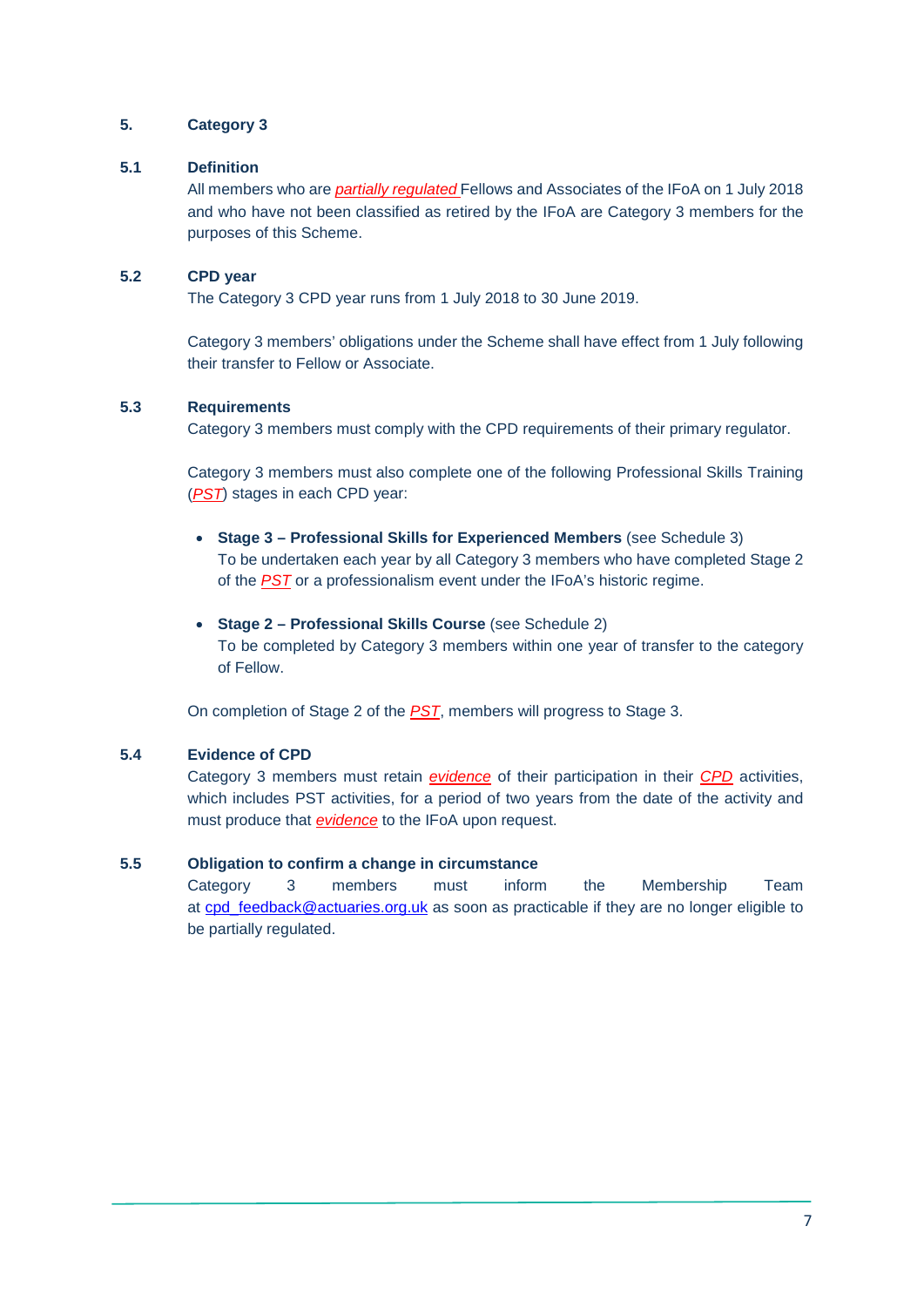#### **6. Category 4 requirements**

#### **6.1 Definition**

All members who are Certified Actuarial Analysts of the IFoA on 1 July 2018 and who have not been classified as retired by the IFoA are Category 4 members for the purposes of this Scheme.

#### **6.2 CPD year**

The Category 4 CPD year will run from 1 July 2018 to 30 June 2019.

Category 4 members' obligations under the Scheme shall have effect from 1 July following their qualification as a Certified Actuarial Analyst.

#### **6.3 Requirements**

Category 4 members must complete at least 15 hours of *[CPD](#page-18-0)* in the course of the CPD year.

Of those 15 hours:

- a minimum of 5 hours must be obtained at *[external events](#page-18-6)*; and
- a minimum of 2 hours must contribute to the member's understanding of ethical behaviours in relation to their role.

The balance of Category 4 members' minimum requirement may be gained through such other activities as the individual member deems appropriate taking into account their work or role and their personal development needs.

### **6.4 Recording CPD**

Category 4 members must record their *[CPD](#page-18-0)* activities, and any *[learning outcomes](#page-18-8)* corresponding to private study activities, for the CPD year in their *[on-line CPD record](#page-18-5)* by 31 July 2019.

Category 4 members who fail to record their *[CPD](#page-18-0)* by the deadline will be granted an extension to 30 September 2019, upon making payment of an *[administration fee](#page-18-10)*

#### **6.5 Evidence of CPD**

Category 4 members must retain *[evidence](#page-18-9)* of their participation in the activities listed in their *[on-line CPD record](#page-18-5)* for a period of two years from the date of the event and must produce that *[evidence](#page-18-9)* to the IFoA upon request.

For the purposes of the Scheme, a relevant *[learning outcome](#page-18-8)* shall constitute *[evidence](#page-18-9)* of private study.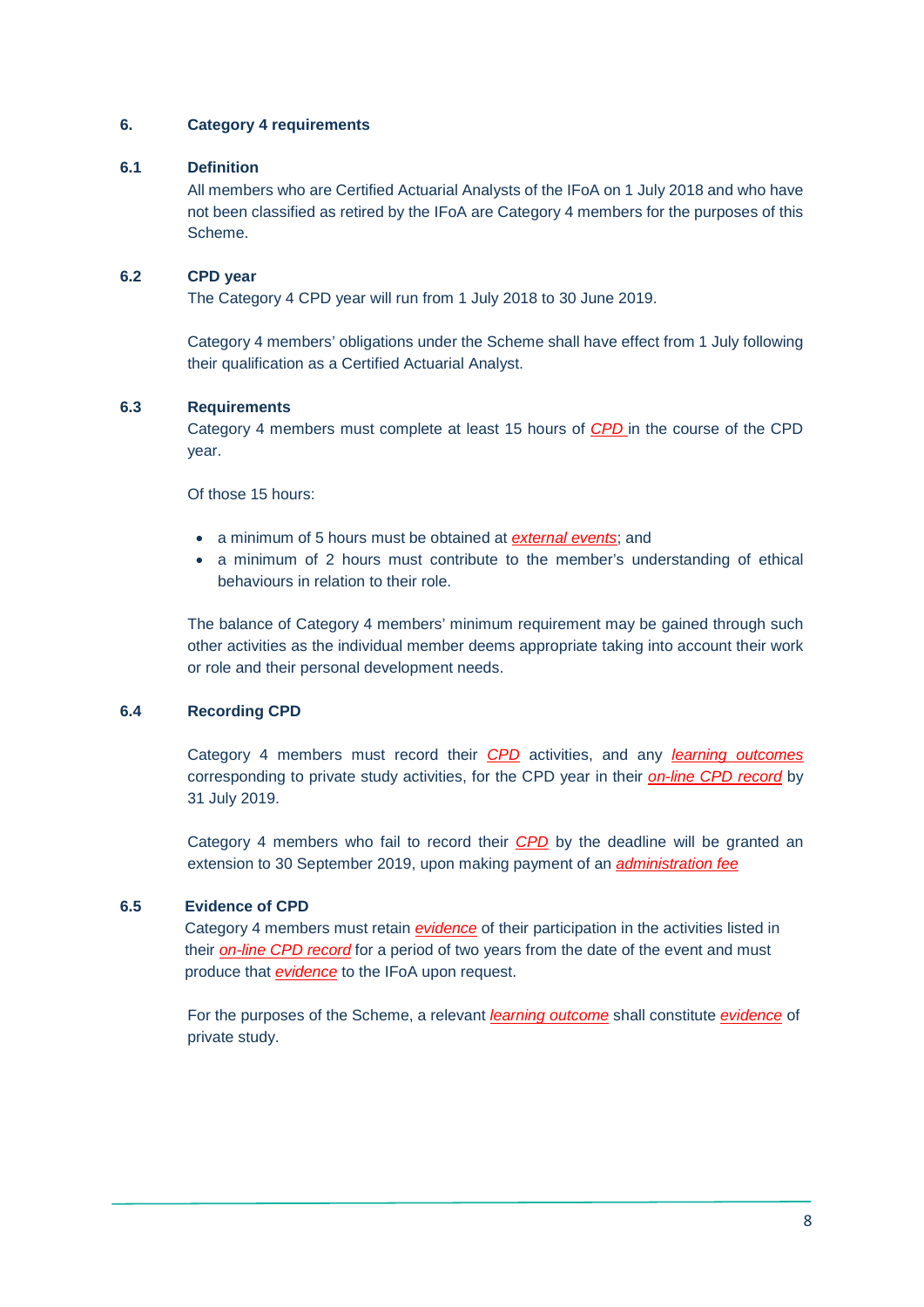#### **7. Category 5 requirements**

#### **7.1 Definition**

All Students, who are not Student Actuarial Analysts, of the IFoA on 1 July 2018 and who have not been classified as retired by the IFoA are Category 5 members for the purposes of this Scheme.

### **7.2 CPD year**

The Category 5 CPD year runs from 1 July 2018 to 30 June 2019.

Category 5 members' obligations under the Scheme shall have effect from 1 July following admission to the IFoA.

#### **7.3 Requirements**

There is no *[technical skills](#page-19-2)* requirement for Category 5 members.

Category 5 members are required to undertake the following *[PST](#page-18-7)* stages at the time specified below:

• **Stage 1 – On-line Professional Awareness Test** (see Schedule 1) To be completed by all Category 5 members who joined the IFoA on or after 1 March 2012, before being eligible to sit the IFoA's Business Awareness Exam (CT9).

Category 5 members who joined the IFoA before 1 March 2012 are not required to complete Stage 1 of the *[PST](#page-18-7)*.

On completion of Stage 1, members will progress to Stage 2.

- **Stage 2 – Professional Skills Course** (see Schedule 2) To be completed by Category 5 members who joined the IFoA on or after 1 July 2006:
	- o between the fourth and sixth anniversaries of their admission to the IFoA; or
	- o before transferring to Associate status,

whichever comes first.

Members will progress to Stage 3 of the *[PST](#page-18-7)* in the following CPD year.

- **Stage 3 – Professional Skills for Experienced Actuaries** (see Schedule 3) To be completed annually by all Category 5 members who have
	- o completed Stage 2 of the PST\*; or
	- o joined the IFoA prior to 1 July 2006\*

\* *and are not retired members for the purposes of Category 7*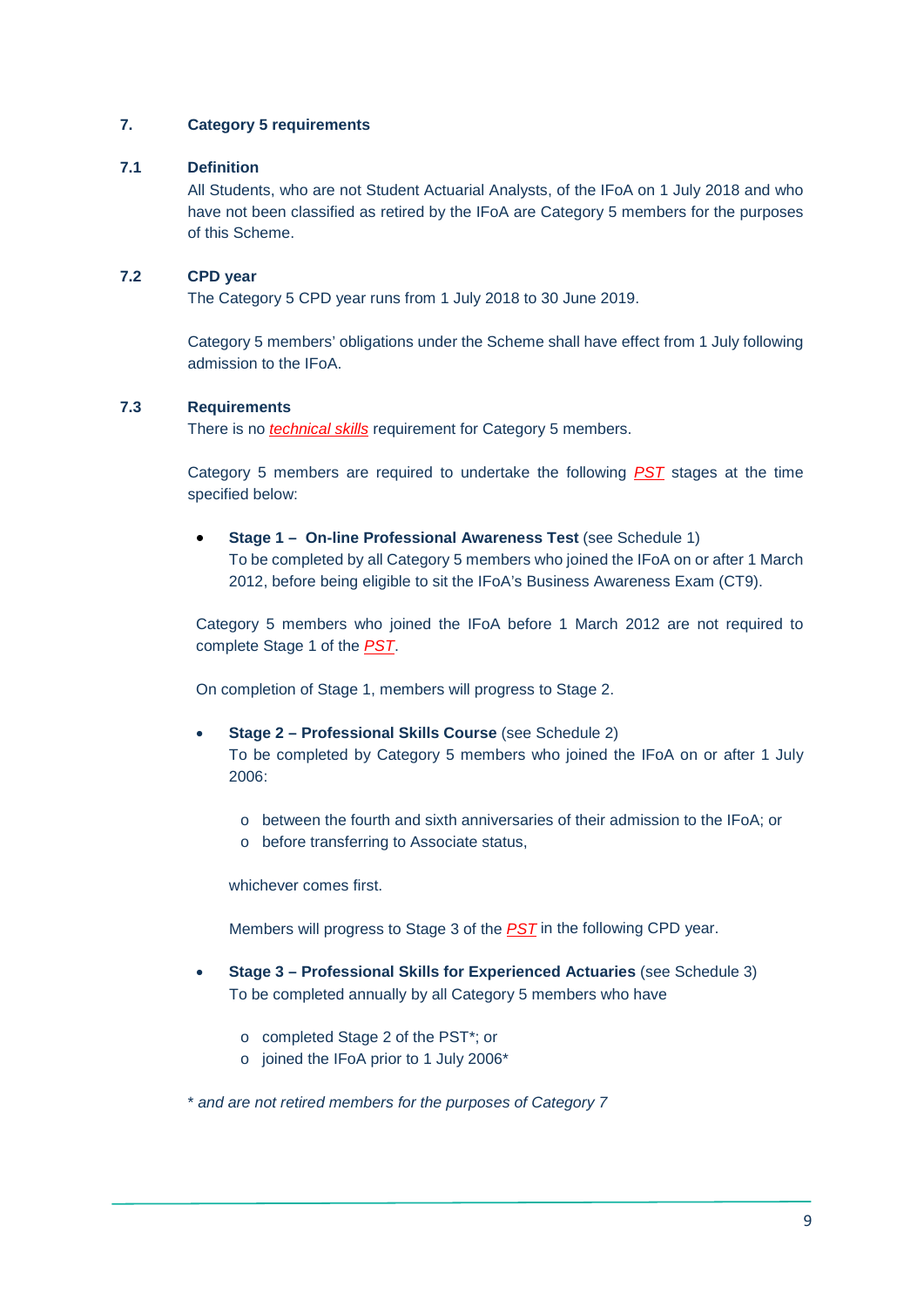#### **7.4 Recording CPD**

Category 5 members must record their stage 3 PST activities, for the CPD year in their *[on](#page-18-5)[line CPD record](#page-18-5)* by 31 July 2019.

Category 5 members who fail to record their *[CPD](#page-18-0)* by the deadline will be granted an extension to 30 September 2019, upon making payment of an *[administration fee](#page-18-10).*

#### **7.5 Evidence of CPD**

Where the Stage 3 CPD activity is not provided by the IFoA, Category 5 members must retain *[evidence](#page-18-9)* of their activities for a period of two years from the date of the activity and must produce that *[evidence](#page-18-9)* to the IFoA upon request. A relevant learning outcome must also be recorded.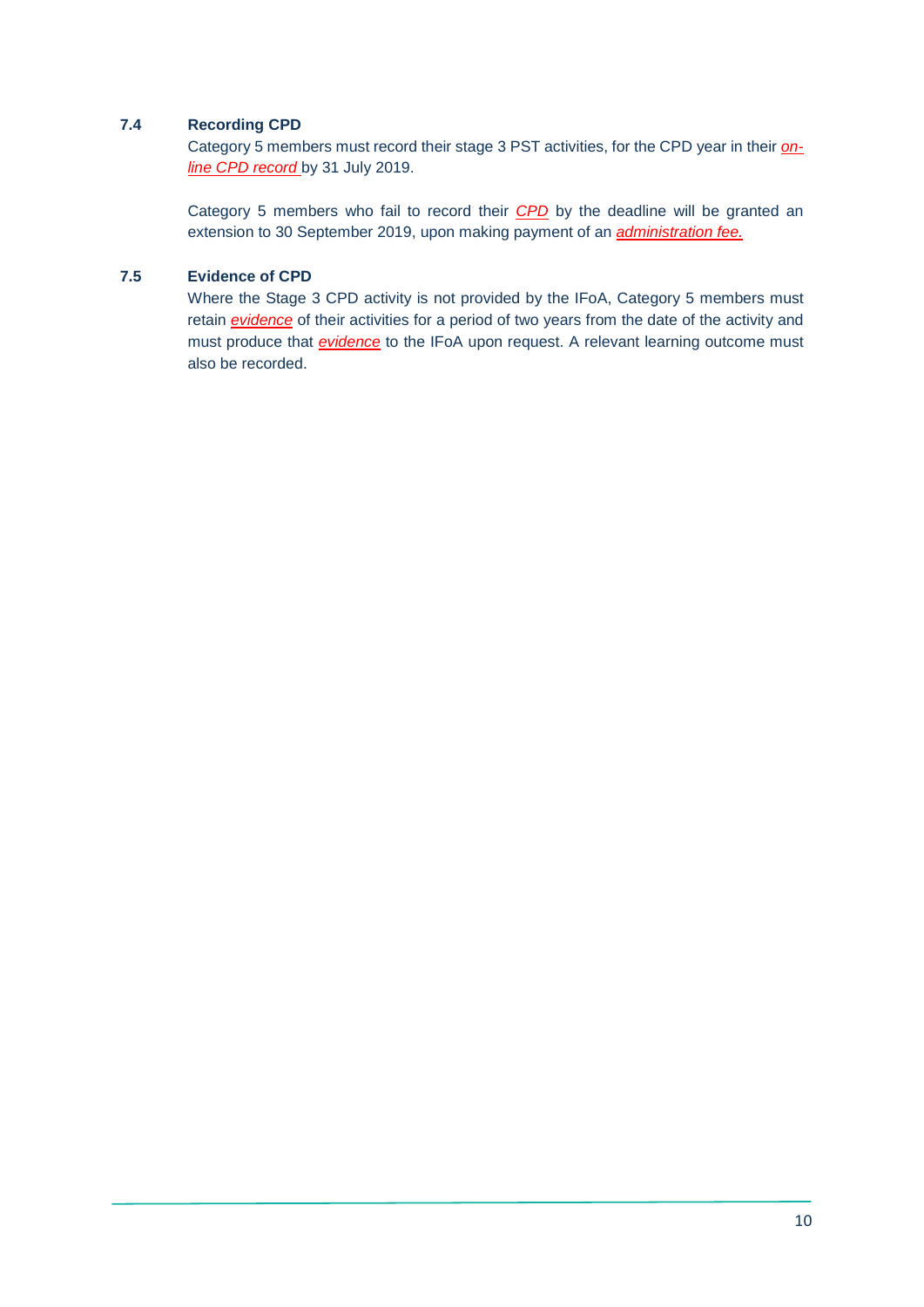#### **8. Category 6 requirements**

## **8.1 Definition**

All members who are Student Actuarial Analysts of the IFoA on 1 July 2018 and who have not been classified as retired by the IFoA are Category 6 members for the purposes of this Scheme.

#### **8.2 CPD year**

The Category 6 CPD year runs from 1 July 2018 to 30 June 2019.

Category 6 members' obligations under the Scheme shall have effect from 1 July following their admission as Student Actuarial Analyst.

## **8.3 Requirements**

There is no *[technical skills](#page-19-2)* requirement for Category 6 members.

Category 6 members must undertake Stage 1 of the *[PST](#page-18-7)* (see Schedule 1) by the end of their first CPD year.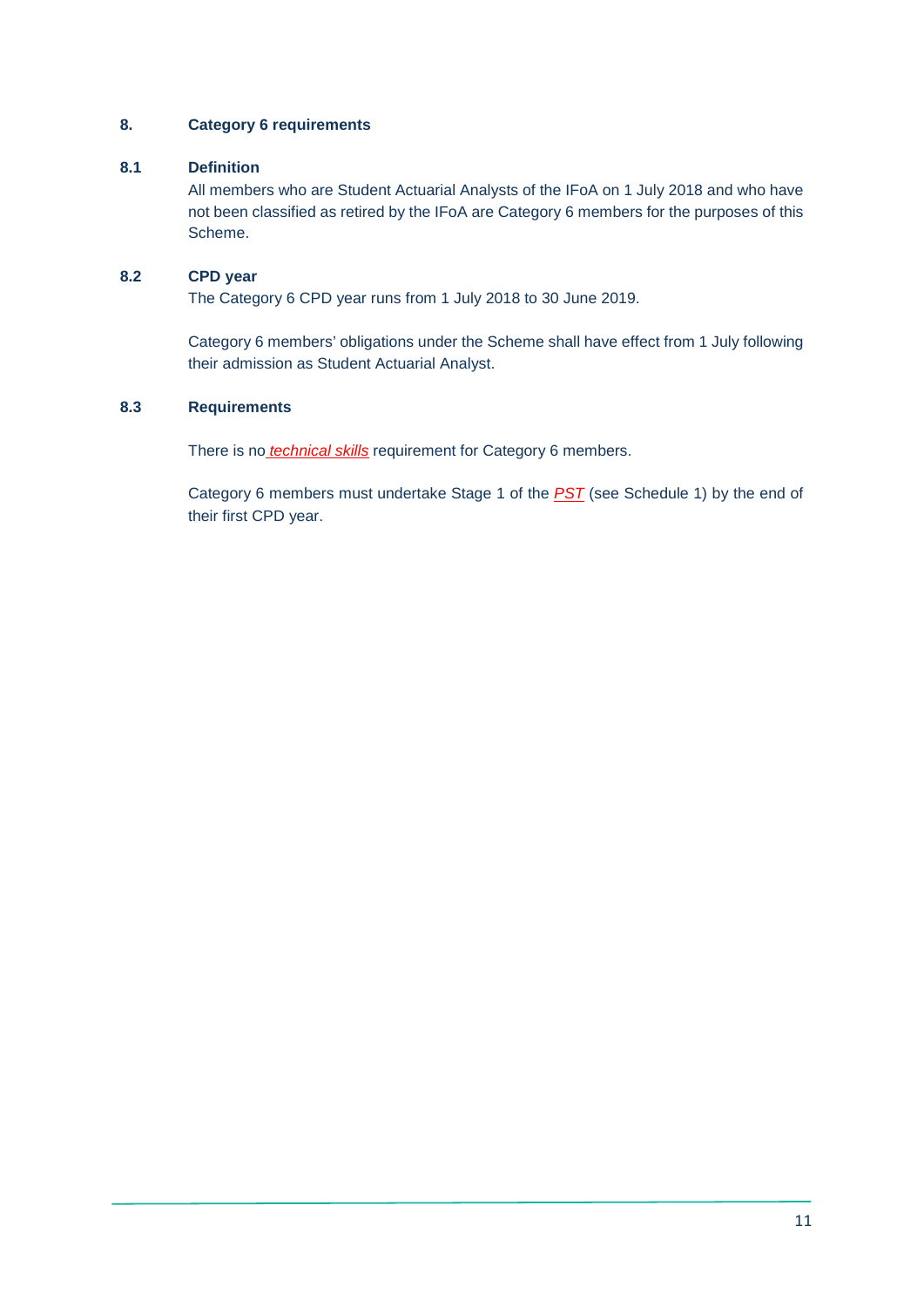### **9. Category 7 requirements**

#### **9.1 Definition**

Members who:

- are not in paid work which relies upon their actuarial training and experience, in the widest interpretation, or on their membership of the IFoA; and
- do not expect to return to such work in the foreseeable future,

may apply to the IFoA to be registered as *[retired](#page-19-0)* and classified as a Category 7 member.

By doing so, *[retired](#page-19-0)* members will no longer be required to confirm their status to the IFoA each CPD year.

#### **9.2 Requirements**

Category 7 members do not have to complete any *[CPD](#page-18-0)*, unless they are doing relevant unpaid work (see paragraph 9.5 below).

#### **9.3 Obligation to confirm a change in status**

Category 7 members must inform the Membership Team at cpd feedback@actuaries.org.uk as soon as reasonably practicable if they return to work.

#### **9.4 How to apply**

Retired members who wish to apply to the IFoA to join Category 7 must complete an application form and return to the Membership Team at [cpd\\_feedback@actuaries.org.uk](mailto:cpd_feedback@actuaries.org.uk?subject=Request%20for%20Retired%20classification) confirming their retired status.

#### **9.5 Unpaid work**

Category 7 members who undertake unpaid work which relies upon their actuarial training and experience, in the widest interpretation, must complete such *[CPD](#page-18-0)* as they reasonably consider appropriate in the circumstances.

Category 7 members who complete *[CPD](#page-18-0)* must retain evidence of their participation in those activities for a period of two years from the date of the activity and must produce that evidence to the IFoA upon request.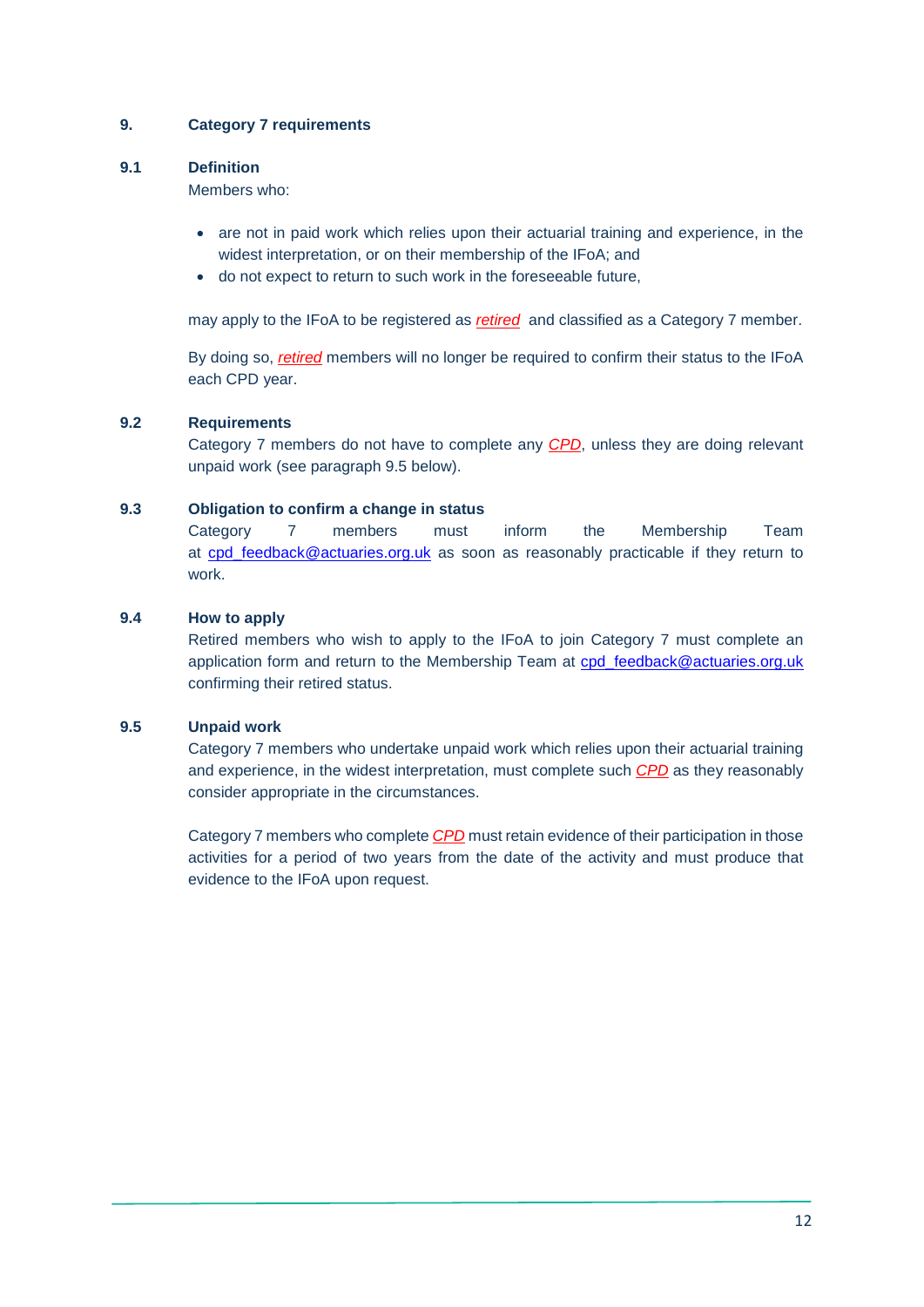# **10. Category 8 requirements**

# **10.1 Definition**

All Honorary Fellows and Affiliates of the IFoA are Category 8 members.

## **10.2 Requirements**

Category 8 members do not have to complete any *[CPD](#page-18-0)* under this Scheme.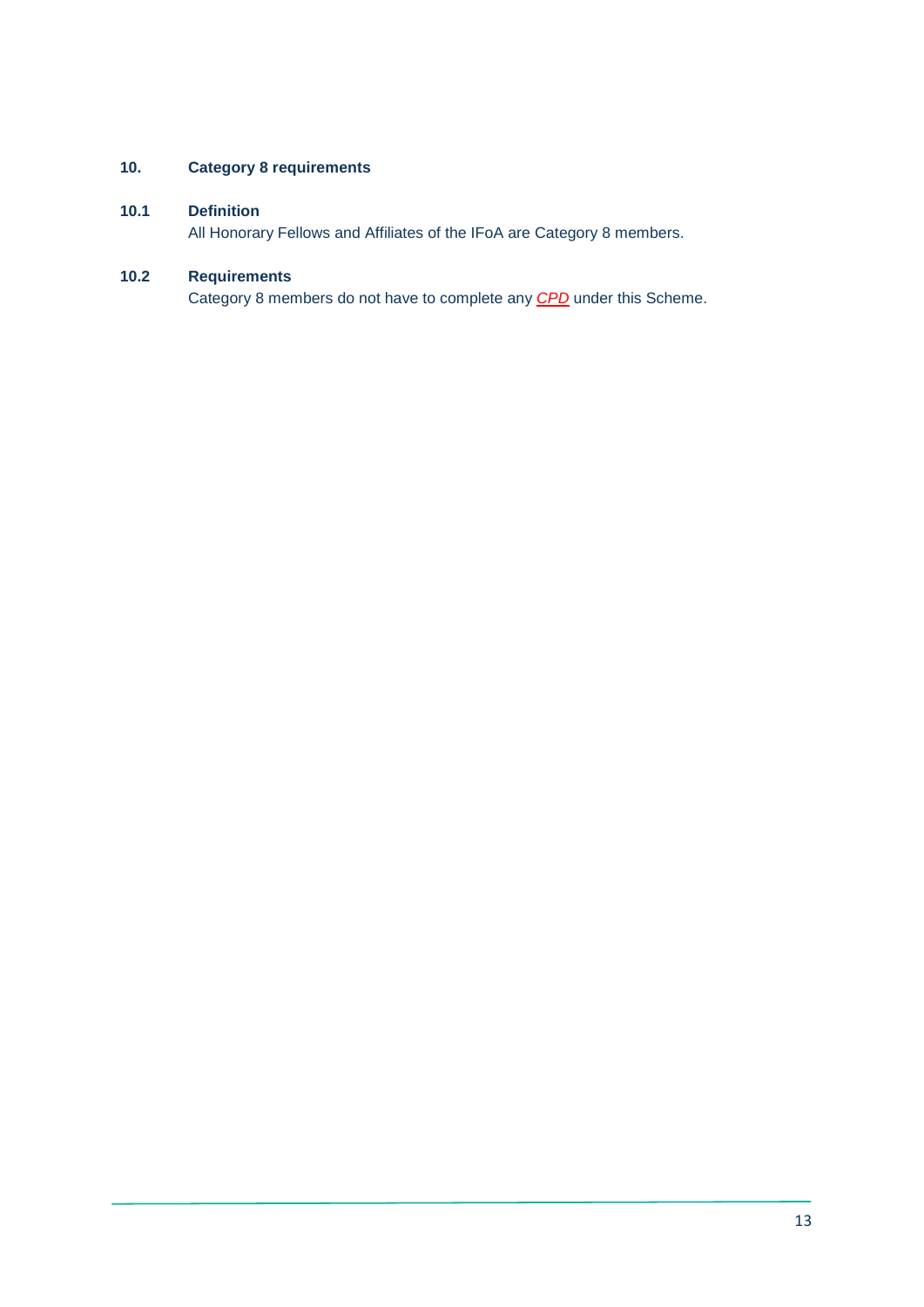#### **11. Exemptions**

#### **11.1 Category 1 members**

#### **11.1.1 Partial exemption**

Members in Category 1 who are absent from work for more than three consecutive months may apply for a partial exemption from the requirements of the CPD Scheme.

Members in Category 1 who are granted a partial exemption must complete 2.5 hours of *[CPD](#page-18-0)* activities for each whole month worked over the course of two consecutive CPD years which include the period of absence, subject to a minimum of 10 hours over the course of the two consecutive CPD years.

The required amount of *[CPD](#page-18-0)* must be completed by the end of the two year period and must satisfy the following conditions:

- at least two thirds of the total activities must relate to technical skills, half of which must be gained at external events; and
- at least four hours must be Stage 3 PST.

The balance of the required *[CPD](#page-18-0)* hours, if any, may be gained through such other activities as each member deems appropriate, taking into account the nature of their work or role and their personal development needs.

Category 1 members are not permitted to count time engaged in private study towards their required *[CPD](#page-18-0)* hours.

Category 1 members must record a learning outcome for each *[CPD](#page-18-0)* activity listed in their on-line CPD record.

### **11.2 Category 2 and 4 members**

#### **11.2.1 Full exemption**

Members in Categories 2 and 4 may be entitled to an exemption from the full requirements of the CPD Scheme if the IFoA, in its sole discretion, is satisfied that the public interest is not served by requiring that member to complete a programme of *[CPD](#page-18-0)*.

Although each case will be considered on its merits, exemptions may be granted where the member can show that:

- (1) their actuarial training and experience, in the widest interpretation, and their membership of the IFoA, makes no contribution to their paid work; or
- (2) they have not been in paid work related to their actuarial training and experience over the course of the CPD year for a total of more than 20 hours; or
- (3) there are exceptional circumstances such as serious ill health, which prevent the member from complying with the requirements of this Scheme.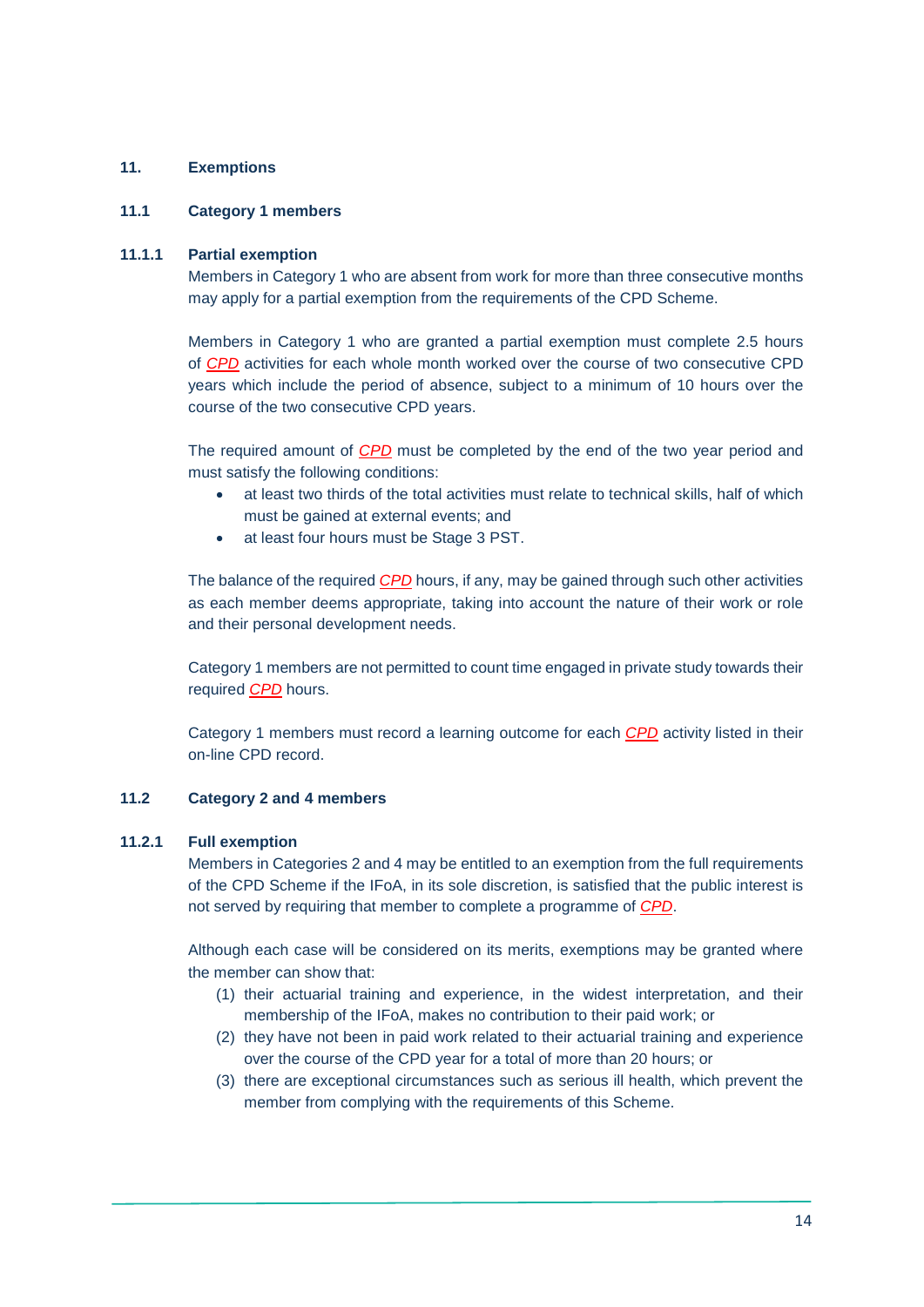#### **11.2.2 Partial exemption**

Members in Categories 2 and 4 who are absent from work for more than three consecutive months may apply for a partial exemption from the requirements of the CPD Scheme in respect of the relevant CPD years.

Where the period of leave spans more than one CPD year, the partial exemption will apply to each CPD year in which the member is absent from work for at least one month.

Members in Category 2 who apply for and are granted a partial exemption must complete:

- the relevant stage of Professional Skills Training;
- one additional hour of learning gained at an external event; and
- one additional hour of *[CPD](#page-18-0)* for each whole calendar month worked in the CPD year.

Members in Category 4 who apply for and are granted a partial exemption must complete:

- two hours of learning which contributes to the member's understanding of ethical behaviours in relation to their role;
- one additional hour of learning gained at an external event; and
- one additional hour of *[CPD](#page-18-0)* for each whole calendar month worked in the CPD year.

The balance of the required *[CPD](#page-18-0)* hours, if any, may be gained through such other activities as each member deems appropriate, taking into account the nature of their work or role and their personal development needs.

### **11.3 Category 3 members**

Category 3 members who are absent from work for more than six consecutive months in any one CPD year may apply for a partial exemption from the requirements of this Scheme.

Category 3 members who are granted a partial exemption will have no *[PST](#page-18-7)* requirement in respect of that CPD year. They will, however, be required to complete such other CPD as required by their primary regulator.

#### **11.4 Category 5 and 6 members**

Members in Categories 5 and 6 who are absent from work for more than six consecutive months in any one CPD year may apply for an exemption from the requirements of the CPD Scheme in respect of that CPD year.

#### **11.5 Applying for an exemption**

To apply for an exemption, members must complete an application form and return to the Membership Team at cpd feedback@actuaries.org.uk by 31 July 2019.

#### **12. Enforcement**

Members may be referred under the Disciplinary and Capacity for Membership Schemes in relation to any default under the Scheme.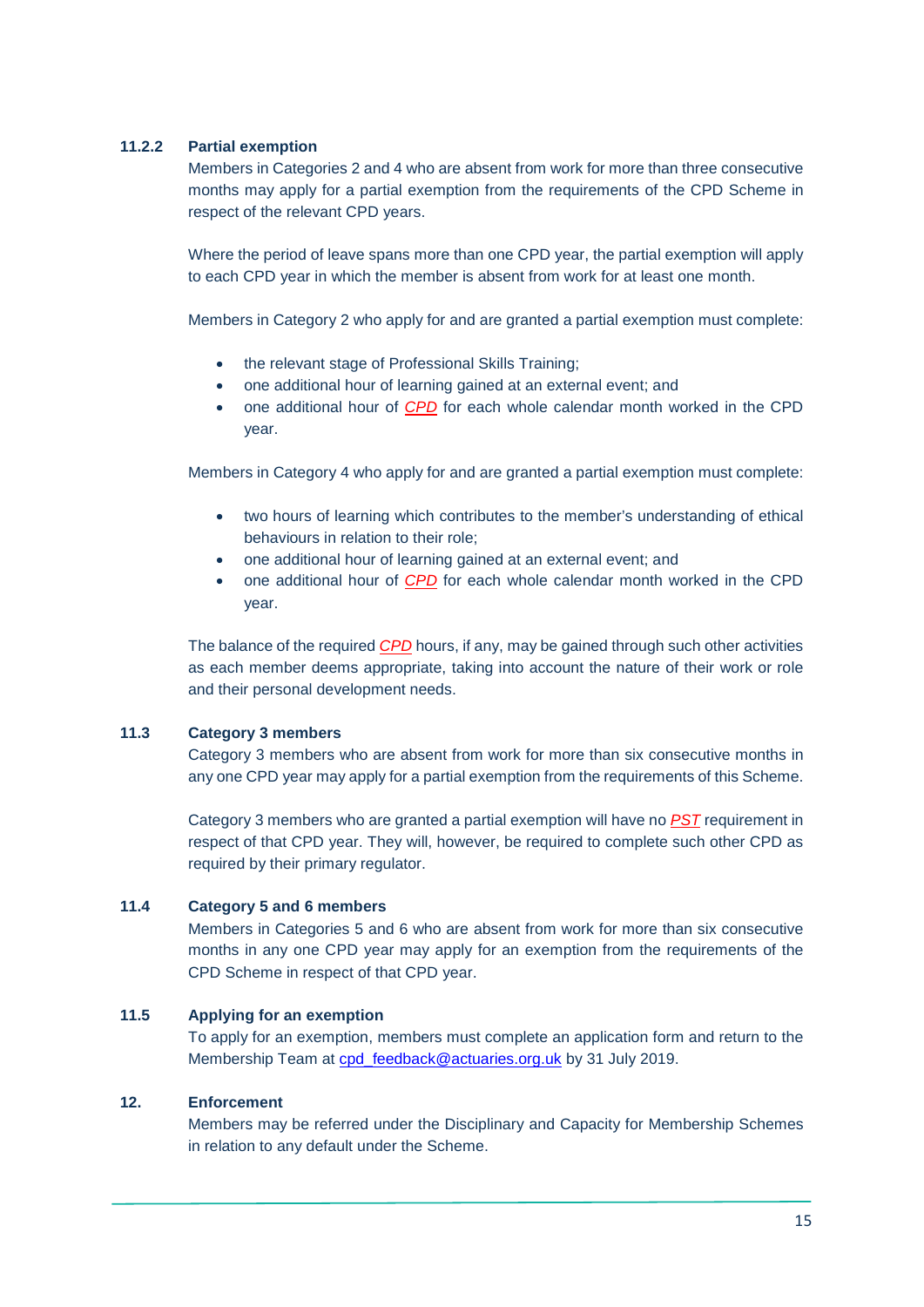In certain circumstances, members may be offered the alternative of making payment of a *[charge](#page-18-11)* and having the fact of their default recorded in both the IFoA's Register of Noncompliers and the Actuarial Directory.

This option is only likely to be open to members who have not defaulted on the terms of the Scheme in the preceding ten year period.

#### **Schedule 1**

#### **Stage 1 Professional Skills Training – On-line Professional Awareness Test**

#### **1. Application**

All Category 5 members who joined the IFoA on or after 1 March 2012 must pass Stage 1 before being eligible to sit the IFoA's Business Awareness Exam (CT9).

All Category 6 members must pass Stage 1 by the end of their first CPD year.

#### **2. Registration**

Members may register to sit Stage 1 using the application form available on the IFoA's [website.](https://www.actuaries.org.uk/documents/application-form-online-professional-awareness-test)

#### **3. Completion**

On successful completion of Stage 1, Category 5 members will progress to Stage 2 of the **PST**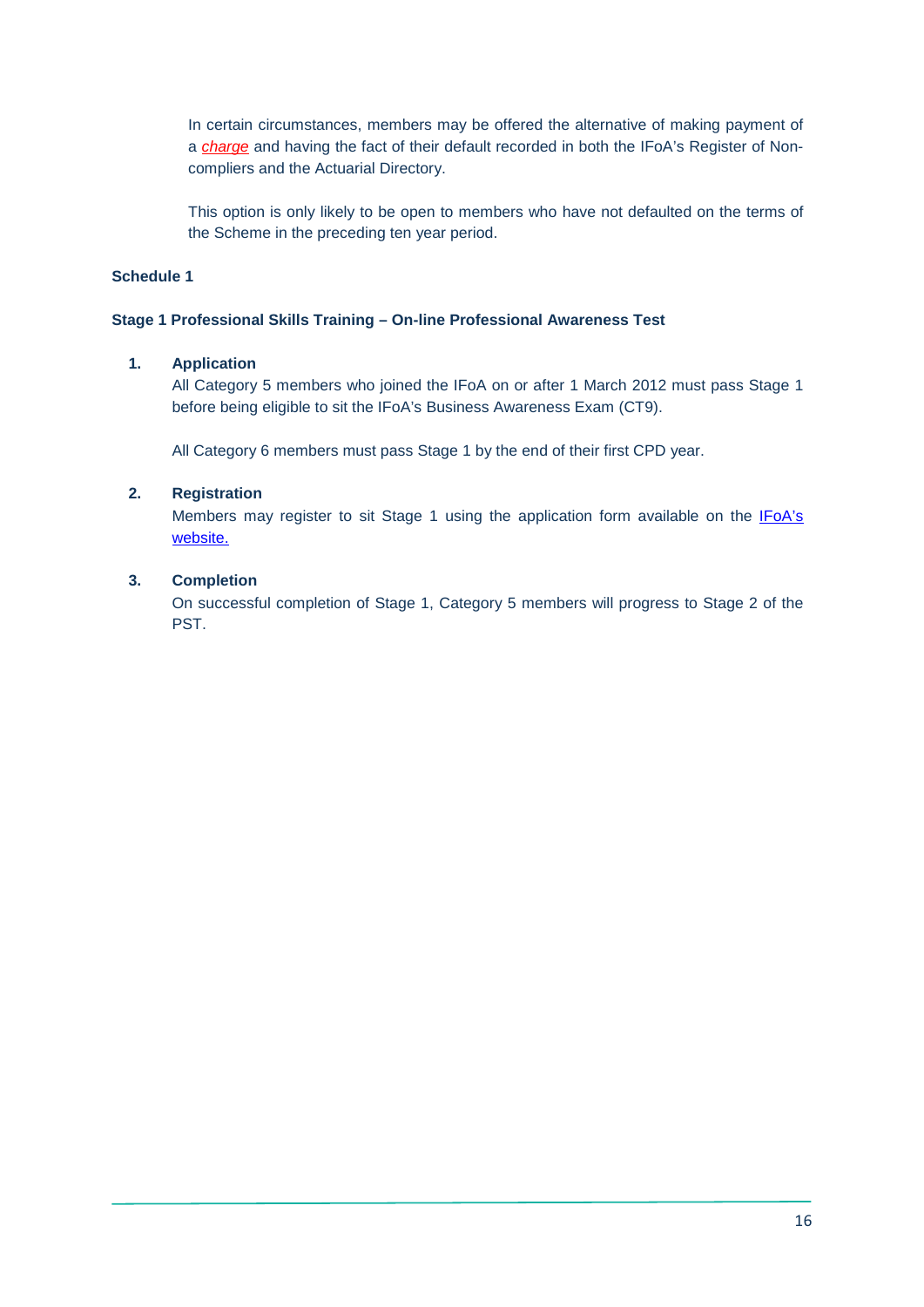#### **Stage 2 Professional Skills Training - Professional Skills Course**

#### **1. Application**

#### **1.1 Category 2 and 3 members**

Category 2 and 3 members admitted to the IFoA on or after 1 July 2006 who have not already completed Stage 2 or a professionalism course under the previous regime must sit Stage 2 within one year of transfer to the category of Fellow.

#### **1.2 Category 5 members**

Category 5 members admitted to the IFoA before 1 July 2006 must undertake Stage 2 before transferring to Associate status.

Category 5 members admitted to the IFoA on or after 1 July 2006 must undertake Stage 2:

- between the fourth and sixth anniversaries of their admission to the IFoA; or
- before transferring to Associate status.

#### **2. Format**

#### **2.1 Interactive on-line course**

Members must complete a number of web-based modules over a period of three weeks.

**2.1.1** The requirement to complete Stage 2 will be deemed to have been fulfilled when the online facilitator confirms that the participant has sufficiently engaged with the course content and contributed appropriate on-line postings. Guidelines will be issued to participants prior to their commencing the on-line course so that they are fully aware of the expectations of the facilitators with regard to the expected level of participation.

#### **3. Registration**

Members may apply to undertake an on-line course in the 'my account' area of the website.

#### **4. Completion**

On completion of Stage 2, members will progress to Stage 3 of the *[PST](#page-18-7)* in the following CPD year.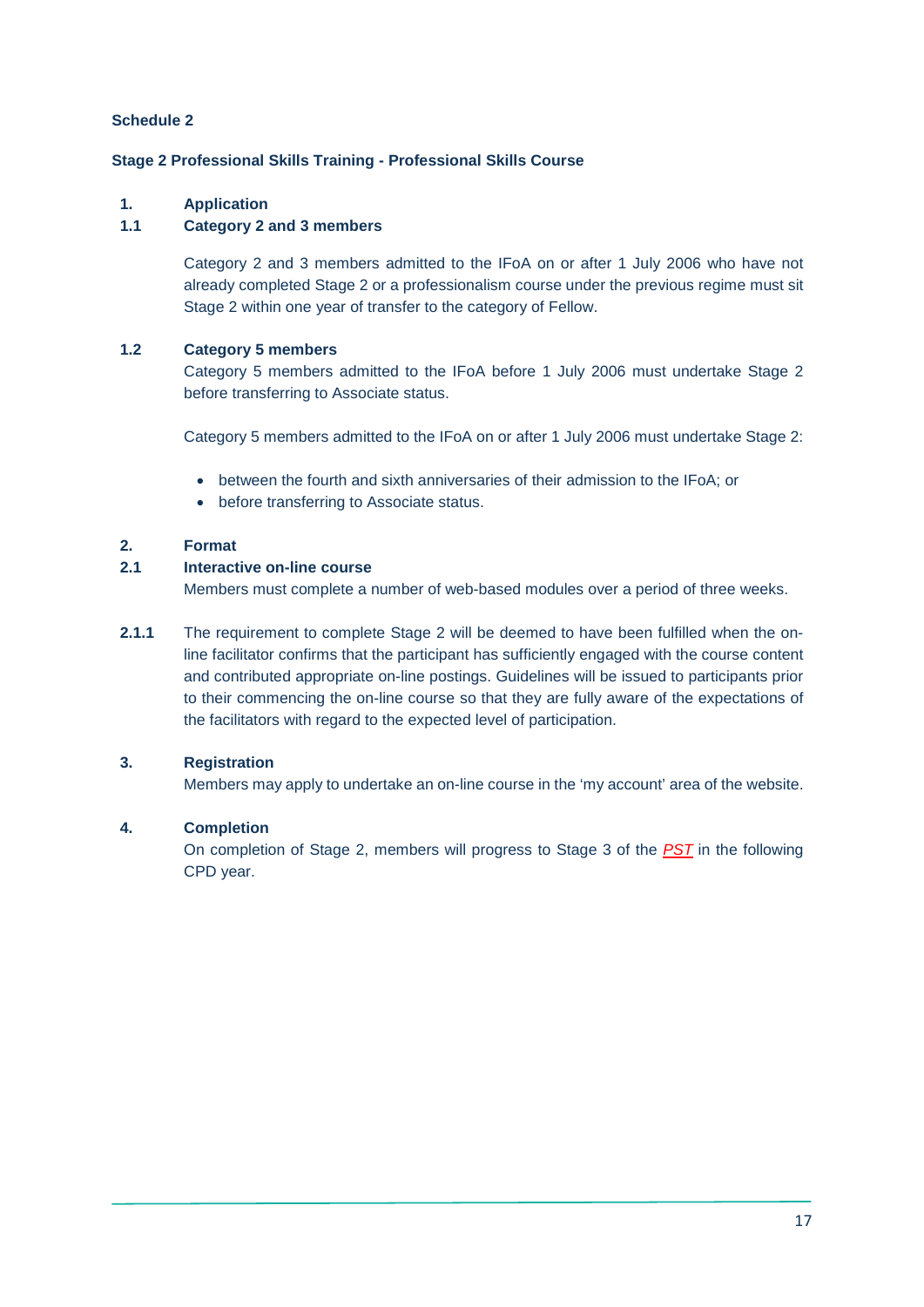#### **Stage 3 Professional Skills Training – Professional Skills for Experienced Members**

#### **1. Application**

Stage 3 must be completed by members in the following categories:

| <b>Category 1:</b> | All members who hold a <i>practising certificate</i> issued by the IFoA;  |
|--------------------|---------------------------------------------------------------------------|
| <b>Category 2:</b> | <b>Fully regulated Fellows and Associates of the IFoA who do not hold</b> |
|                    | a <i>practising certificate</i> <sup>*</sup> ;                            |
| <b>Category 3:</b> | Partially regulated Fellows and Associates of the IFoA*; and              |
| <b>Category 5:</b> | Student members of the IFoA who:                                          |
|                    | completed Stage 2 of the PST <sup>*</sup> ; or<br>$\circ$                 |
|                    | joined the IFoA prior to 1 July 2006*<br>$\circ$                          |

\* *and are not retired members for the purposes of Category 7*

#### **2. Format**

Stage 3 is an annual requirement to complete two hours of Professional Skills Training which may be acquired by attending events, by completing an on-line activity or by a combination of both types of activity.

While the IFoA offers events and on-line programmes at no cost, members are free to source events and on-line courses from other providers, subject to the requirement that they satisfy one or more of the objectives specified at section 3, below.

#### **3. Objectives**

In order to qualify as Stage 3 training the activity should enhance the member's understanding of an actuary's professional obligations and achieve one or more of the following objectives:

- enhance understanding of principles of ethical behaviour and how to apply these in making professional judgements;
- enhance understanding of what it means to act in the public interest;
- equip actuaries to make reasoned and justifiable decisions in resolving ethical dilemmas;
- assist actuaries to demonstrate ethical behaviour in conducting their professional life; and
- enable actuaries to recognise ethical dilemmas and take appropriate action.
- **3.1** Where the activity is not provided by the IFoA, the following conditions must be satisfied:
	- must be sourced from a suitable provider, of appropriate repute, such as a training company, a professional body, an employer of actuaries, a regulator, or another IAA member body;
	- must allow actuaries to demonstrate a relevant *[learning outcome](#page-18-8)*; and
	- must be capable of being evidenced to the IFoA in writing.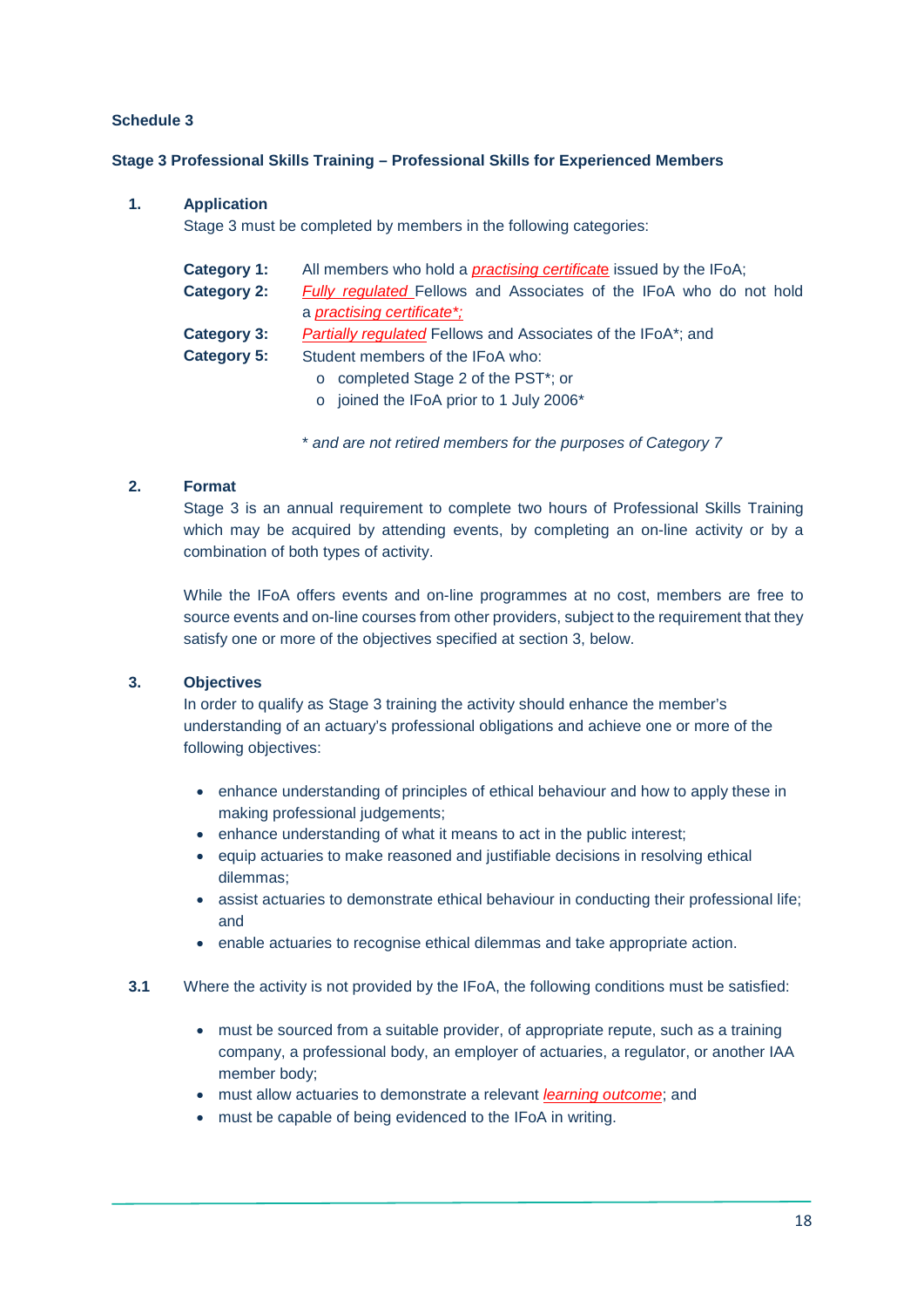#### **Definitions**

<span id="page-18-11"></span><span id="page-18-10"></span><span id="page-18-9"></span><span id="page-18-8"></span><span id="page-18-7"></span><span id="page-18-6"></span><span id="page-18-5"></span><span id="page-18-4"></span><span id="page-18-3"></span><span id="page-18-2"></span><span id="page-18-1"></span><span id="page-18-0"></span>

| Administration fee                          | A payment of £50 to the IFoA.                                                                                                                                                                                                                                                                                            |
|---------------------------------------------|--------------------------------------------------------------------------------------------------------------------------------------------------------------------------------------------------------------------------------------------------------------------------------------------------------------------------|
| Charge                                      | A payment of £750 to the IFoA.                                                                                                                                                                                                                                                                                           |
| <b>CPD</b>                                  | Learning which is relevant to the nature of the member's work or role and<br>which addresses a personal development need.                                                                                                                                                                                                |
| Evidence                                    | Written evidence of participation in the CPD activity recorded which includes<br>but is not limited to:                                                                                                                                                                                                                  |
|                                             | a signed register of attendance;<br>$\bullet$<br>a certificate vouching for the completion of a course or activity;<br>hard copies of lectures or presentations delivered by the member;<br>$\bullet$<br>articles or papers written for publication; and<br>written confirmation from a provider of an on-line resource. |
| <b>External events</b>                      | Any training or development activity which exposes a member to an<br>exchange of viewpoints and includes individuals from outside the member's<br>own organisation.                                                                                                                                                      |
|                                             | External events may include, but are not limited to:-                                                                                                                                                                                                                                                                    |
|                                             | relevant activities held within the member's organisation which are hosted<br>by, or which feature or include, a person from outside that organisation;<br>and<br>digital or on-line seminars or other web-based learning activities.                                                                                    |
| Fully regulated                             | Fellows or Associates who are subject to the full regulation of the IFoA (i.e.<br>who have not been granted partial regulation status).                                                                                                                                                                                  |
| Learning outcome                            | A description of the knowledge and/or skills which the member gained as a<br>result of taking part in the CPD activity.                                                                                                                                                                                                  |
| On-line CPD record                          | Members' personal CPD records accessible via the members' section of<br>the IFoA website.                                                                                                                                                                                                                                |
| <b>Outcomes Focused</b><br><b>CPD Pilot</b> | The IFoA's pilot of an outcomes focused CPD Scheme with participating<br>organisations, or parts of organisations, holding a current accreditation under<br>the IFoA's Quality Assurance Scheme.                                                                                                                         |
| Partially regulated                         | Members who have been granted partial regulation status by the IFoA.                                                                                                                                                                                                                                                     |
| Practising<br>certificate                   | A practising certificate issued by the IFoA.                                                                                                                                                                                                                                                                             |
| Professional<br><b>Skills</b><br>Training   | The training regime operated by the IFoA which focuses on helping members<br>take appropriate steps to make well reasoned decisions in situations where<br>complex ethical judgements are required.                                                                                                                      |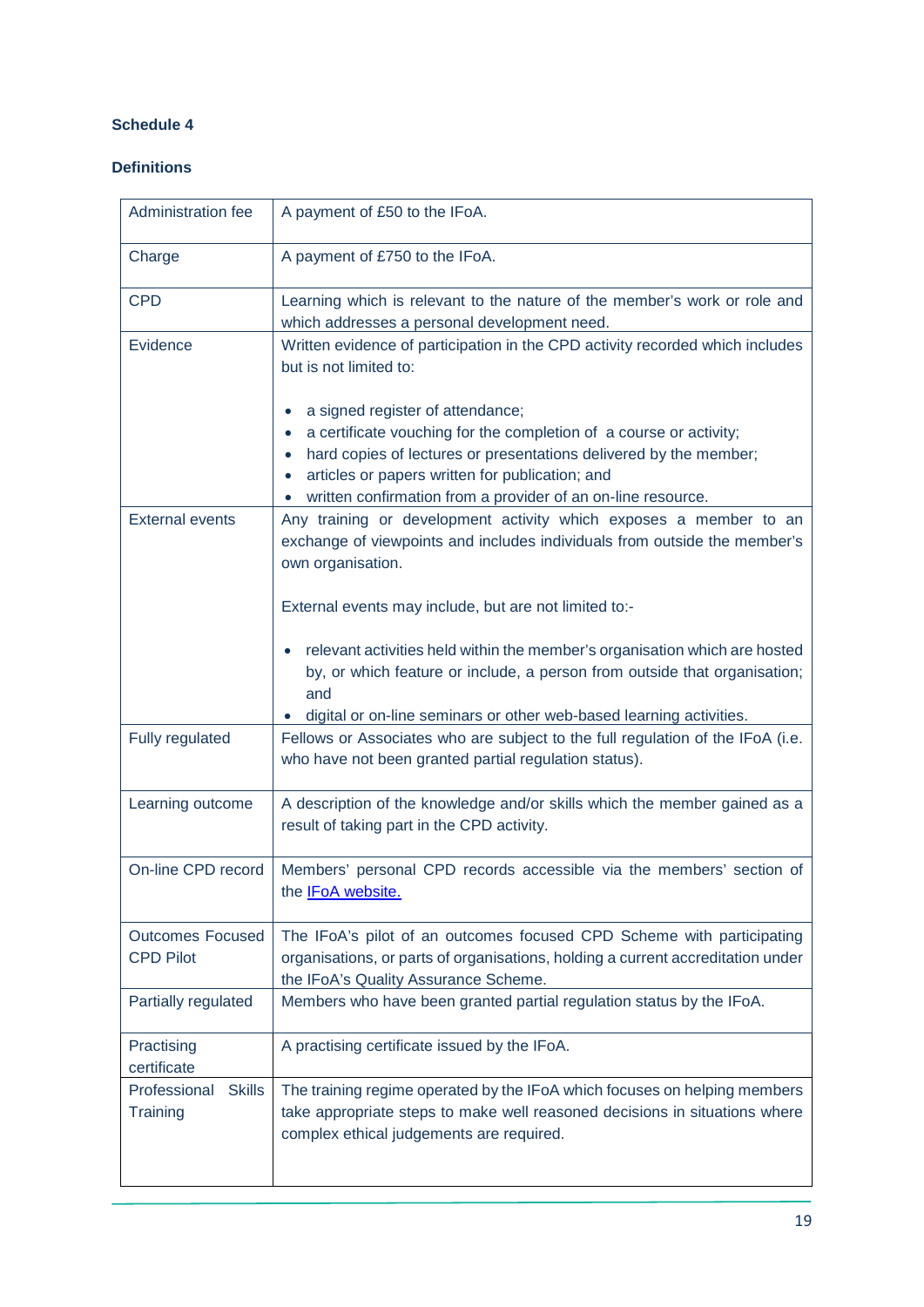<span id="page-19-2"></span><span id="page-19-1"></span><span id="page-19-0"></span>

| Relevant date           | Either, the date:<br>of the member's application for a practising certificate, whether an initial<br>or renewal application; or<br>selected by the member in accordance with the provisions of the<br><b>Practising Certificate Scheme.</b>                            |
|-------------------------|------------------------------------------------------------------------------------------------------------------------------------------------------------------------------------------------------------------------------------------------------------------------|
| Retired                 | Members who:<br>• are not in paid work which relies upon their actuarial training and<br>experience, in the widest interpretation, or on their membership of the<br>IFoA:<br>do not expect to return to such work; and<br>have been registered by the IFoA as retired. |
| <b>Technical skills</b> | Skills which are technical in nature and specific to a member's area or role.                                                                                                                                                                                          |